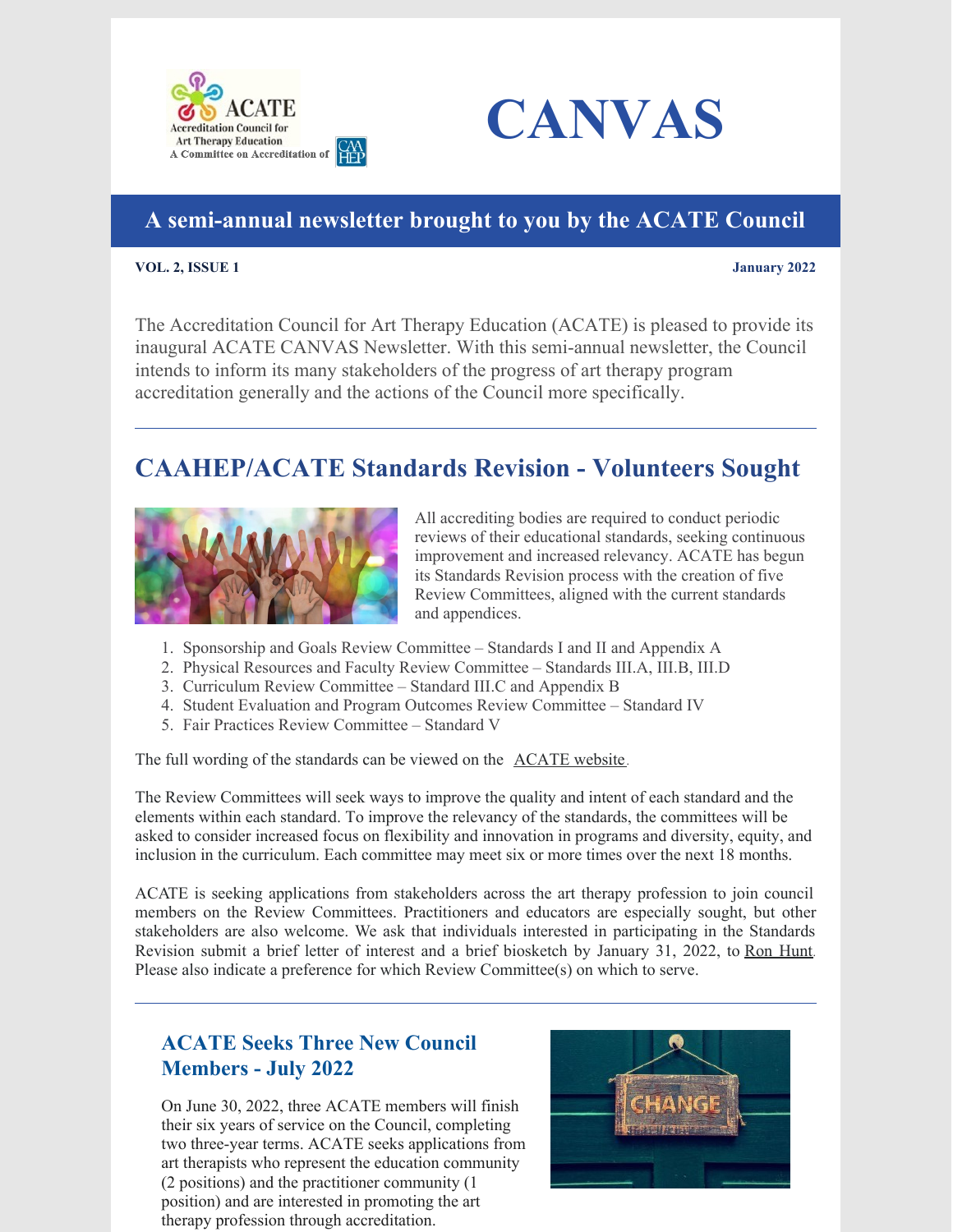ACATE is the only organization authorized to recommend the accreditation of art therapy master's degree programs. All 12 Council Members and one Coordinator are volunteers who strive to conduct uniformly applied, high-quality accreditation processes as they review art therapy programs for initial accreditation, reaccreditation, and annual monitoring of compliance with accreditation standards.

On March 1, 2022, with the posting of the council openings on the [ACATE](https://www.caahep.org/ACATE.aspx) website, applications for the three vacant positions will be accepted. Questions about the Council and its work can be addressed to Ron Hunt, ACATE Chair or Janet Kempf, ACATE Past Chair at [acatecouncilchair@gmail.com.](mailto:acatecouncilchair@gmail.com)

# **Awards and Recognition**

#### **Janet Kempf Receives AATA Distinguished Service Award**

**Janet Kempf, MA, ATR-BC, LPC** , currently ACATE Past Chair, has received the American Art Therapy [Association](https://arttherapy.org/) (AATA) *2021 Distinguished Service Award* for her extraordinary service to the profession as an ACATE member since 2016, Vice Chair from 2017-2019, and Council Chair from 2019-2021. Janet was an art therapy practitioner in Cincinnati, Ohio, until fall 2021 when she began a Ph.D. program in Counseling Education at the University of Toledo.



As one of the founding members, Janet was instrumental in creating the ACATE Council, setting its policies and procedures, and establishing the initial Accreditation Standards for Art Therapy Education. As ACATE Chair, Janet organized complex projects and workflow processes into important written materials that guide the Council's accreditation efforts. Despite her full-time job, Janet worked tirelessly during the past six years, keeping the work of the Council flowing while dealing with many unexpected developments.

The AATA is a sponsor of ACATE's work, and the accreditation of art therapy programs is a part of the AATA strategic focus.



#### **Rebekah Flack Receives ACATE Outstanding Site Evaluator Award**

**Rebekah Flack, MA, ATR-BC** has received the *2021 Dana Elmendorf Outstanding Site Evaluator Award* from ACATE. Rebekah has been a practicing art therapist since 1995 at Lehigh Valley Hospital in Bethlehem, Pennsylvania, and an adjunct faculty member since 2014 in the Cedar Crest College undergraduate art therapy program in Allentown, Pennsylvania.

Rebekah has completed several site visits and has worked to continually learn and ask questions. She was the first volunteer site visitor who was not an ACATE Council member but who

volunteered for the Lead Site Visitor role. The nomination noted, "Rebekah's work has been accurate, timely, and always done with good humor and flexibility."

The award was named for Dana Elmendorf, ATR-BC, LPC, who was the founding chair of the ACATE Council and since 2017 has been the volunteer ACATE Coordinator and also serves as a site evaluator.